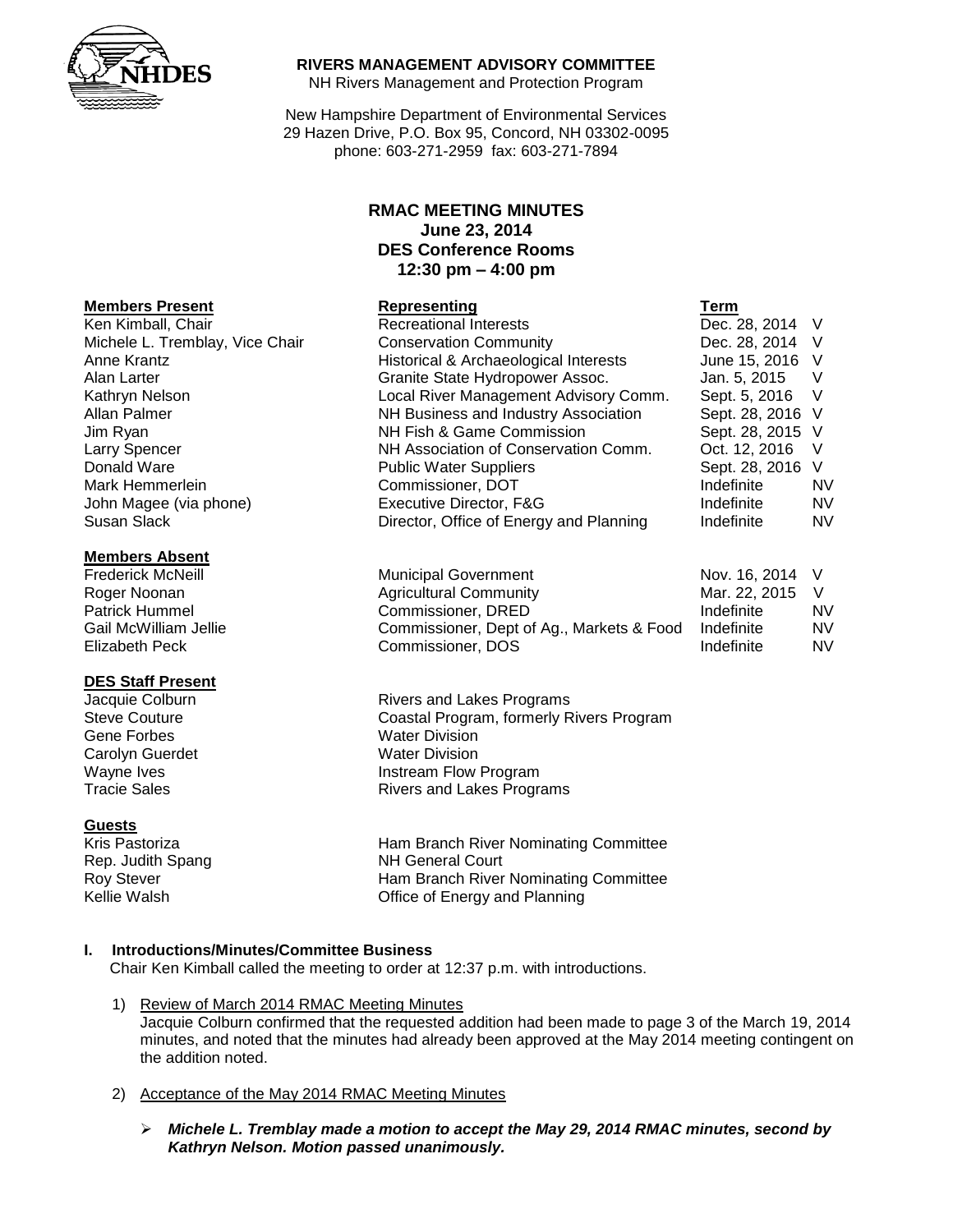### 3) RMAC Membership Update

Fred McNeill's membership will be up for reappointment in November and Ken Kimball and Michele L. Tremblay are up for reappointment in December. Michele noted that her membership renewal was already in progress.

### **II. Ham Branch Nomination**

Chair Kimball welcomed Roy Stever and Kris Pastoriza from the Ham Branch River Nominating Committee, and summarized the steps of the nomination process relevant to the RMAC. These steps include submitting the nomination form to the Rivers Program, a presentation to the RMAC on why the river should be designated, and then a site visit to the river by the RMAC.

Mr. Stever gave a presentation on the nomination of the Ham Branch River in Easton. Kris Pastoriza brought the idea of the nomination to the Easton Conservation Commission a year ago, and the Commission has been very supportive.

The Ham Branch River is in very good condition, with only scattered housing in the 21.5 sq.mi. watershed, little commercial activity and approximately 1,300 acres in conservation already, including the new Cooley-Jericho Community Forest. However, development pressure is increasing, as is the potential for agricultural use of the river valley. This is especially true in Franconia and Sugar Hill, both of which have also expressed interest in the nomination. Seventy percent of Easton is part of the White Mountain National Forest (WMNF), and 46% of the Ham Branch watershed is in the WMNF, with 50% of the area considered Highest Ranked Habitat. Several threatened and endangered species of special concern reside in the river corridor or have been seen near it, including Lindley's aster, mountain firmoss, Canada lynx and brook trout. The river and streams also have a rich history of use for mills, and some records indicate the watershed was home to an early Mormon settlement.

The broadly supported nomination to the Rivers Program compliments other research and conservation efforts going on in the watershed. Franconia and Sugar Hill may also nominate their portions of the watershed, but Franconia needed additional time to gain buy-in from landowners and Sugar Hill is barely in the watershed. The key issues facing the community are: residential development, landowner practices, climate change, resource extraction, and energy transmission, particularly the Northern Pass.

RMAC members expressed concern about getting enough LAC members from a single town, and recommended that the LAC not be made up entirely of Conservation Commission members, and that some members should represent other interests. Mr. Stever responded that interest in joining the LAC was high; though finding younger people to join it might be more challenging. Allan Palmer asked if there was any opposition to the nomination, and also about possible agriculture. Mr. Stever responded that the town residents voted unanimously in favor of the nomination, and that current agriculture consisted of 1 pasture and many homes with large gardens and chickens.

The next step will be set up a public meeting in August or September. The nominating committee's presentation is available on the RMAC blog.

#### **III. Proposed Changes to RSA 483**

1) Review of the Proposed Statutory Changes

Chair Kimball explained the work that the RMAC's Statute Review Subcommittee has conducted to date. A draft document of the proposed changes was distributed, and Chair Kimball suggested that all of the changes to the statute be approved together, rather than line-by-line, by the RMAC. Changes highlighted in yellow on the *6/23/2014 version of the RSA 483 Mark-up* were agreed upon by the RMAC at the May meeting and were generally not discussed at this meeting. Once all of the changes are approved, then a legislator will be sought to sponsor a bill to make the changes in statute.

Referring to the *6/23/2014 version of the RSA 483 Mark-up*, recommended changes were made to the following sections with little discussion unless noted:

#### RSA 483:4

- Definition of "interbasin transfer" remains as is.
- Definition of "protected instream flow" revised as recommended with additional minor edits.
- "River drainage basin" definition to be researched further regarding appropriate HUC level. RSA 483:7-a – minor word change to  $I(a)(3)$ .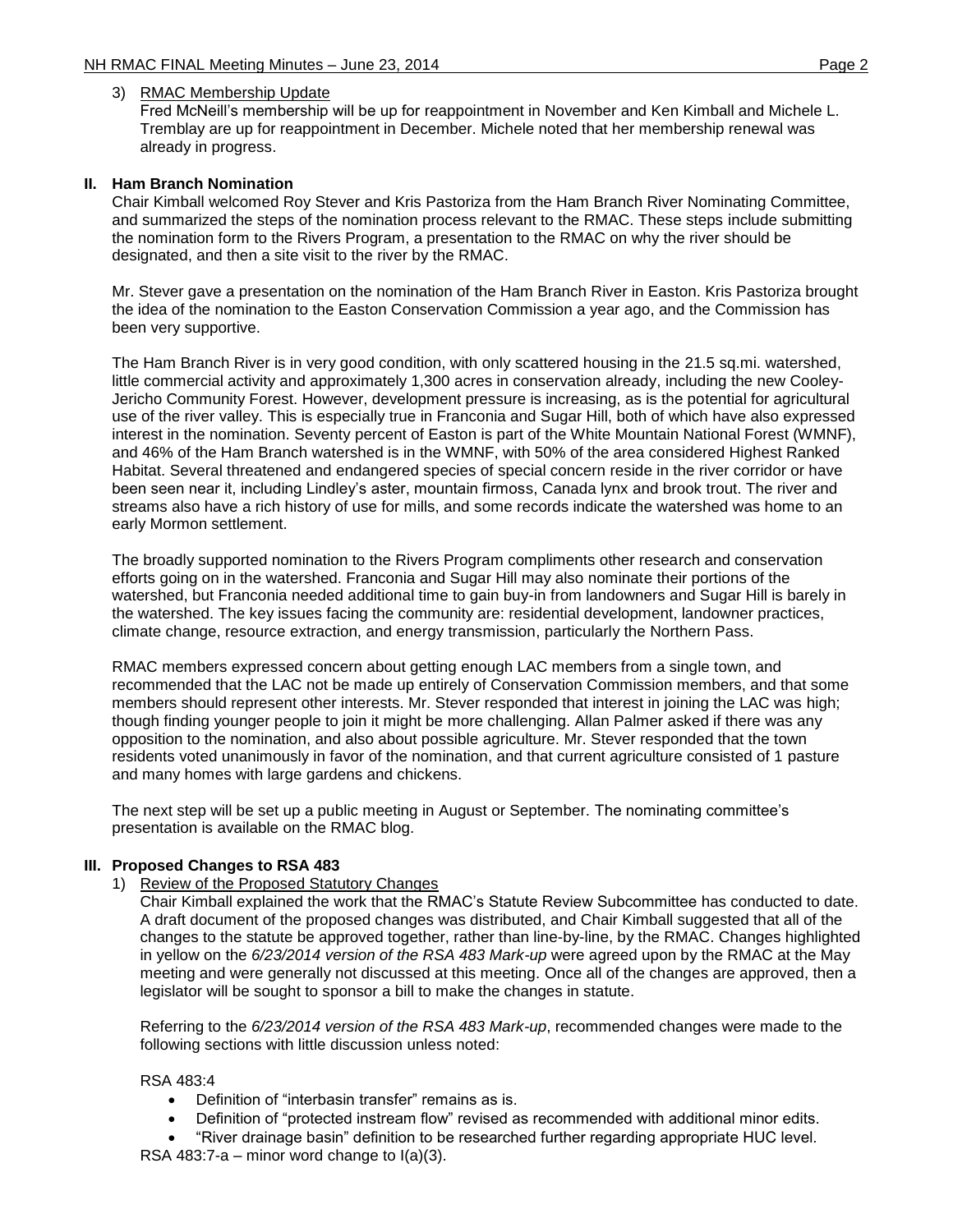RSA 483:8

- LAC rep. to RMAC nominated from list of candidates submitted to DES by the LACs.
- New VII-a approved regarding disposal of state owned property in a river corridor.

RSA 483:8-a

- Reduced minimum LAC membership from 7 members to 3, with no minimum from each town.
- Allow staggered terms.
- Allow LACs to have a role in commenting on disposals of state-owned lands.
- Additions regarding the state comprehensive plan, LAC reporting, and LAC mergers approved. RSA 483:9, 9-a, 9-aa, and 9-b
	- Follow Best Management Practices for sludge, septage, or solid waste land applications.
	- Provision for adequate fish passage if determined necessary by Fish and Game Dept. discussed. John Magee referenced RSA 211:8-a thru 8-c. Discussion was held regarding who would pay for fish passage if deemed necessary, and if these conditions could be applied to flood control or FERC licensed dams. Jim Ryan also felt that the Fish and Game Commission should be making this determination, but the group decided, with Magee's concurrence, that the F&G Department was appropriate given other legislation. Decision on this revision was postponed until Ryan could consult with the F&G Commission in conjunction with Magee and the F&G department.

RSA 483:10

- Discussion was held regarding the topics included in a corridor plan with respect to the new watershed approach to designating rivers. It was determined that detailed changes would be covered in the guidance document for developing corridor plans.
- Discussion also ensued regarding inclusion of state-owned land management recommendations within the plan. The last sentence of section (j) was modified to: "The plan shall include recommendations on the administration and management of state-owned lands within the corridor."
- Proposed changes in this section, with the modification noted above, were approved.
- RSA 483:10-a Section regarding long range management plans removed.
- RSA 483:10-b "Rural-community" added.

RSA 483:11 – "but not limited to" added.

RSA 483:12-a

- Names of state permitting programs added to the list of statutes. Also added "included but not limited to" before the list of statutes.
- Revised primary responsibility for development of state agency cooperation procedures with the Rivers Program to be on the state agencies.
- RSA 483:14 Reference to long-range river management plans deleted with respect to state-owned properties.

RSA 483:15

- References to the Shoreland Act should be updated if they are maintained.
- The RMAC liked the idea of removing the Lamprey and Oyster exemptions from the Shoreland Act, but decided that the RMAC should first get the input of the Lamprey and Oyster LACs.

Final approval of these changes will be made at the next RMAC meeting, which is expected to be held in Easton in conjunction with the Public Hearing for the Ham Branch Nomination in August or September. Input from Fish and Game Commission and Department will be important for the next meeting. Following final approval, the Policy and Legislation subcommittee will meet to choose legislators/sponsors to approach.

# **VI. RMPP Updates** (inserted out of scheduled order)

The new Water Division Director, Gene Forbes, was introduced to the RMAC. Director Forbes provided a brief overview of his background. Chairman Kimball thanked Director Forbes for meeting the RMAC.

# **III. Proposed Changes to RSA 483** (continued)

2) Process and Timeframe Moving Forward

Jacquie presented a timeline that assumed the changes to RSA 483 would be voted on at this meeting. As the vote did not occur, Chair Kimball suggested sending out the revised draft, with a note regarding the 3 items to yet be decided (river drainage basin definition, fish passage and Shoreland Act exemptions) to LACs and Lakes Management Advisory Committee for their review. The LACs and DES would have a month to comment, and the RMAC would review comments, approve the last few items and secure legislative sponsors in September. The RMAC would submit legislation in the fall of 2014 for the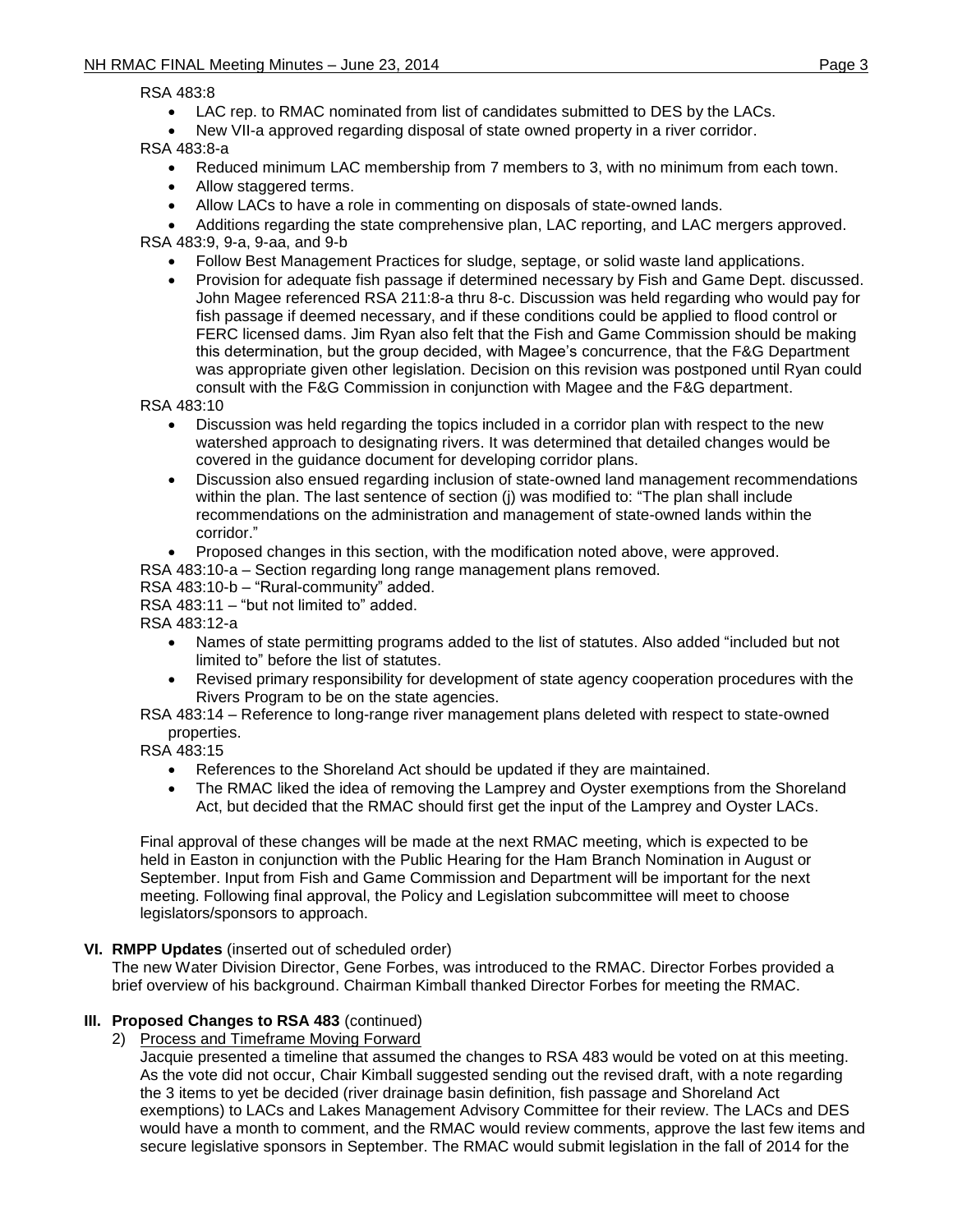2015 Session; the House LSRs filing dates are November 12 to December 5 but the Senate LSR schedule is not yet known.

Representative Spang suggested bringing interested parties to the table to iron out any difficulties before the bill is introduced. She would be happy to meet with those people to go over any problems.

It was agreed that the Ham Branch nomination and the RSA changes should be two separate bills.

### **IV. DES Wetlands & DOT Request to Modify RMPP and LAC Roles for Routine Roadway Maintenance Activities**

Jacquie displayed a proposed table of contents for the revised DOT Roadway/Railway BMP Manual that is currently being written. She noted that it will include a planning section and a review of project types that qualify for Culvert Maintainers and those that qualify for routine roadway applications. There is also a section on BMPs for erosion and sediment control.

The wetlands rulemaking rewrite is moving along. It is assumed that updating the BMP manual is part of the rulemaking process.

Chair Kimball called for a vote on the *[2014.06.17 DRAFT Response to DOT and DES to amend the RMPP](http://xml2.des.state.nh.us/blogs/rmac/wp-content/uploads/2014.06.17-DRAFT-Response-to-DOT-and-DES-to-amend-the-RMPP.pdf)*.

### *Michele L. Tremblay moved to accept the draft response as the RMAC's recommendation for rules changes to the Wetland rules relative to LAC permit application review under Env-Wt 303.05, second by Jim Ryan. Discussion was held. Motion passed unanimously.*

John Magee leaves the meeting.

### **V. LAC Permit Review Process Update**

Using a Powerpoint presentation, Jacquie reviewed the events that led to the effort to review and improve the LAC Permit Review Process. The improvement effort was triggered by a letter sent to DES Commissioner Tom Burack from Charlie Ryan, Chair of Ammonoosuc River LAC asking why a permit application had been approved the day before the review deadline, and only hours before the LAC had submitted on-time comments on the proposed project. The permit application had the usual challenges for the LAC of a 30 day review deadline combined with the monthly LAC meeting schedule. This permit was further complicated by a deadline that fell on a Sunday, which shortens the review period, an inaccurate deadline date in the LAC Weekly Notice, weather that postponed the LAC's scheduled site visit, and the DES inspector's commitment to conduct a site visit for another project on the day the permit needed to be approved, resulting in approval a day early.

Jacquie explained that the Rivers Program is committed to improving this application review process. In the long-term, she noted that the Governor has issued an executive order that all business related application forms must be available online by September 2015. At this time only subsurface applications are submitted online within DES. When applications are available online, timely notice of the existence of an application should improve.

In the meantime, several improvements have been or will be made within the Rivers Program:

- 1. Connecticut River LAC chairs are now included on the LAC Contact List to provide better immediate point of contact when an application is received. Formerly applications were sent to CRJC.
- 2. DES staff have reviewed the permit review process and developed several suggestions:
	- a. Develop a flow chart of the permit process for the LACs.
	- b. Create a list of the types of permits and their review periods (currently 30 120 days, not including PBNs).
	- c. Develop a checklist of key elements to look for on each type of permit for the LACs
	- d. Improve the RMPP notification process, can it be more timely through use of electronic media?
	- e. Can the Land Resources Management Program GIS person help with notification to the LACs?
- 3. Recommendations for LACs are to submit comments a few days prior to the deadline, and to notify the DES inspector ahead of time when the LAC plans to submit a comment.

Vice Chair Tremblay recommended changing the review period to 45 working days, rather than 30 calendar days, when the Wetlands Rules are being revised.